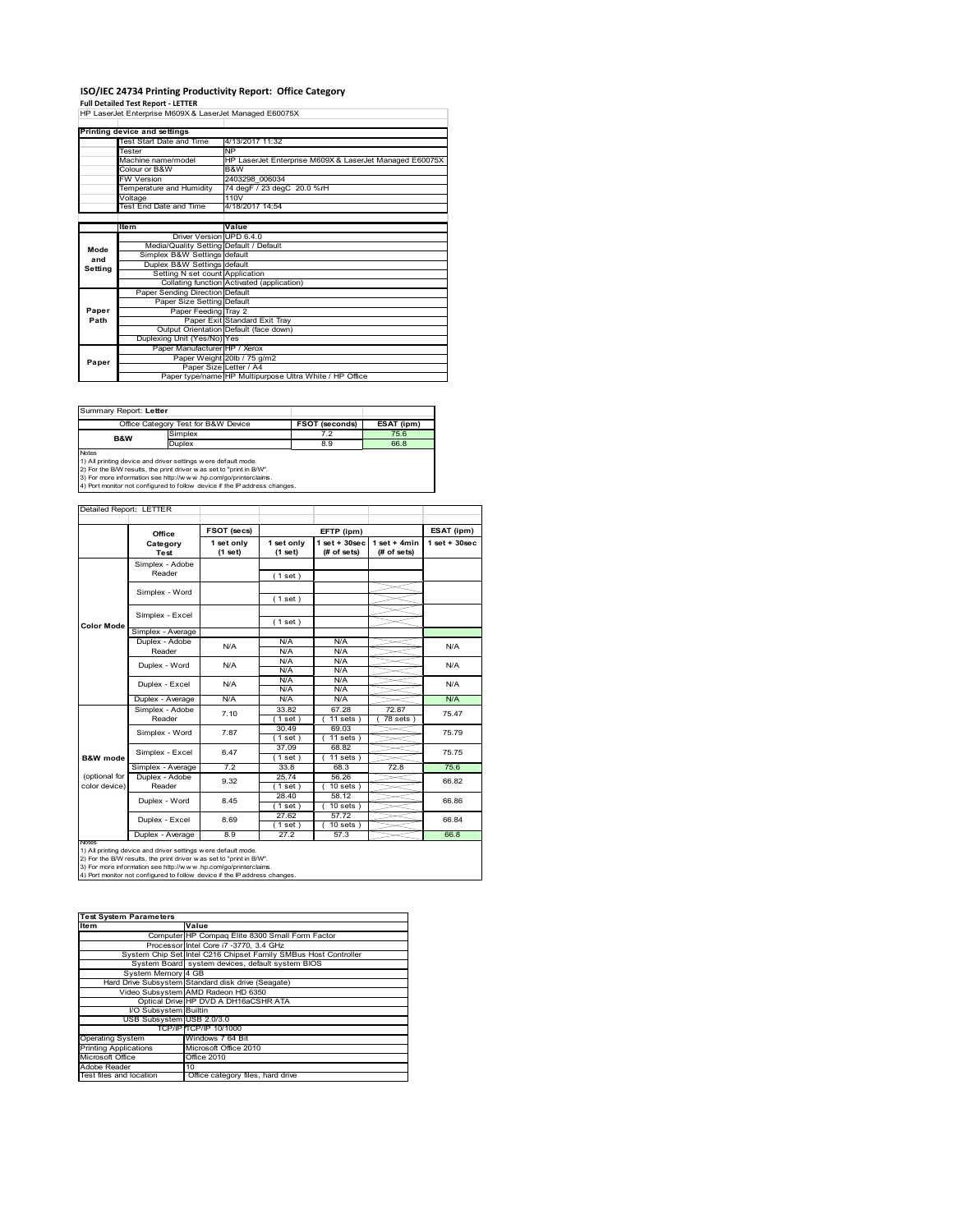## **ISO/IEC 24734 Printing Productivity Report: Office Category Full Detailed Test Report ‐ A4** HP LaserJet Enterprise M609X & LaserJet Managed E60075X

|         | Printing device and settings            |                                                         |
|---------|-----------------------------------------|---------------------------------------------------------|
|         | Test Start Date and Time                | 4/13/2017 11:32                                         |
|         | Tester                                  | NP                                                      |
|         | Machine name/model                      | HP LaserJet Enterprise M609X & LaserJet Managed E60075X |
|         | Colour or B&W                           | B&W                                                     |
|         | <b>FW Version</b>                       | 2403298 006034                                          |
|         | Temperature and Humidity                | 74 degF / 23 degC 20.0 %rH                              |
|         | Voltage                                 | 110V                                                    |
|         | <b>Test End Date and Time</b>           | 4/18/2017 14:54                                         |
|         |                                         |                                                         |
|         | Item                                    | Value                                                   |
|         | Driver Version UPD 6.4.0                |                                                         |
| Mode    | Media/Quality Setting Default / Default |                                                         |
| and     | Simplex B&W Settings default            |                                                         |
| Setting | Duplex B&W Settings default             |                                                         |
|         | Setting N set count Application         |                                                         |
|         |                                         | Collating function Activated (application)              |
|         | Paper Sending Direction Default         |                                                         |
|         | Paper Size Setting Default              |                                                         |
| Paper   | Paper Feeding Tray 2                    |                                                         |
| Path    |                                         | Paper Exit Standard Exit Tray                           |
|         |                                         | Output Orientation Default (face down)                  |
|         | Duplexing Unit (Yes/No) Yes             |                                                         |
|         | Paper Manufacturer HP / Xerox           |                                                         |
| Paper   |                                         | Paper Weight 20lb / 75 g/m2                             |
|         | Paper Size Letter / A4                  |                                                         |
|         |                                         | Paper type/name HP Multipurpose Ultra White / HP Office |

| Summary Report: A4 |                                                               |                |            |
|--------------------|---------------------------------------------------------------|----------------|------------|
|                    | Office Category Test for B&W Device                           | FSOT (seconds) | ESAT (ipm) |
| B&W                | Simplex                                                       | 7.3            | 71.6       |
|                    | Duplex                                                        | 9.0            | 63.8       |
| <b>Notes</b>       |                                                               |                |            |
|                    | 1) All printing device and driver settings were default mode. |                |            |

1) All printing device and driver settings were default mode.<br>2) For the B/W results, the print driver was set to "print in B/W".<br>3) For more information see http://www.hp.com/go/printerclaims.<br>4) Port monitor not configur

|                                | Office                    | FSOT (secs)           | EFTP (ipm)            |                                    |                               | ESAT (ipm)         |
|--------------------------------|---------------------------|-----------------------|-----------------------|------------------------------------|-------------------------------|--------------------|
|                                | Category<br>Test          | 1 set only<br>(1 set) | 1 set only<br>(1 set) | $1$ set + $30$ sec<br>$#$ of sets) | $1$ set + 4min<br>(# of sets) | $1$ set + $30$ sec |
|                                | Simplex - Adobe<br>Reader |                       | (1 set)               |                                    |                               |                    |
|                                | Simplex - Word            |                       | (1 set)               |                                    |                               |                    |
| Colour<br>Mode                 | Simplex - Excel           |                       | (1 set)               |                                    |                               |                    |
|                                | Simplex - Average         |                       |                       |                                    |                               |                    |
|                                | Duplex - Adobe<br>Reader  | N/A                   | N/A<br>N/A            | N/A<br>N/A                         |                               | N/A                |
|                                | Duplex - Word             | N/A                   | N/A<br>N/A            | N/A<br>N/A                         |                               | N/A                |
|                                | Duplex - Excel            | N/A                   | N/A<br>N/A            | N/A<br>N/A                         |                               | N/A                |
|                                | Duplex - Average          | N/A                   | N/A                   | N/A                                |                               | N/A                |
|                                | Simplex - Adobe<br>Reader | 7.55                  | 31.80<br>(1 set)      | 63.36<br>$10$ sets $)$             | 69.29<br>73 sets              | 71.64              |
|                                | Simplex - Word            | 7.09                  | 33.84<br>$1$ set)     | 64.43<br>$10$ sets $)$             |                               | 71.60              |
| <b>B&amp;W</b> mode            | Simplex - Excel           | 7.16                  | 33.51<br>$1$ set)     | 64.32<br>$10$ sets $)$             |                               | 71.64              |
|                                | Simplex - Average         | 7.3                   | 33.0                  | 64.0                               | 69.2                          | 71.6               |
| (optional for<br>color device) | Duplex - Adobe<br>Reader  | 9.51                  | 25.24<br>$1$ set)     | 52.08<br>9 sets)                   |                               | 63.92              |
|                                | Duplex - Word             | 8.70                  | 27.58<br>$1$ set)     | 54.18<br>9 sets)                   |                               | 63.80              |
|                                | Duplex - Excel            | 8.72                  | 27.50<br>$1$ set)     | 54.38<br>9 sets)                   |                               | 63.82              |
|                                | Duplex - Average          | 9.0                   | 26.7                  | 53.5                               |                               | 63.8               |

nous<br>1) All printing device and driver settings were default mode.<br>2) For the B/W results, the print driver was set to "print in B/W".<br>3) For more information see http://www.hp.com/go/printerclaims.<br>4) Por more information

| <b>Test System Parameters</b> |                                                                 |  |  |  |
|-------------------------------|-----------------------------------------------------------------|--|--|--|
| <b>Item</b>                   | Value                                                           |  |  |  |
|                               | Computer HP Compaq Elite 8300 Small Form Factor                 |  |  |  |
|                               | Processor Intel Core i7 -3770, 3.4 GHz                          |  |  |  |
|                               | System Chip Set Intel C216 Chipset Family SMBus Host Controller |  |  |  |
|                               | System Board system devices, default system BIOS                |  |  |  |
| System Memory 4 GB            |                                                                 |  |  |  |
|                               | Hard Drive Subsystem Standard disk drive (Seagate)              |  |  |  |
|                               | Video Subsystem AMD Radeon HD 6350                              |  |  |  |
|                               | Optical Drive HP DVD A DH16aCSHR ATA                            |  |  |  |
| I/O Subsystem Builtin         |                                                                 |  |  |  |
| USB Subsystem USB 2.0/3.0     |                                                                 |  |  |  |
|                               | TCP/IPITCP/IP 10/1000                                           |  |  |  |
| <b>Operating System</b>       | Windows 7 64 Bit                                                |  |  |  |
| <b>Printing Applications</b>  | Microsoft Office 2010                                           |  |  |  |
| Microsoft Office              | <b>Office 2010</b>                                              |  |  |  |
| Adobe Reader                  | 10                                                              |  |  |  |
| Test files and location       | Office category files, hard drive                               |  |  |  |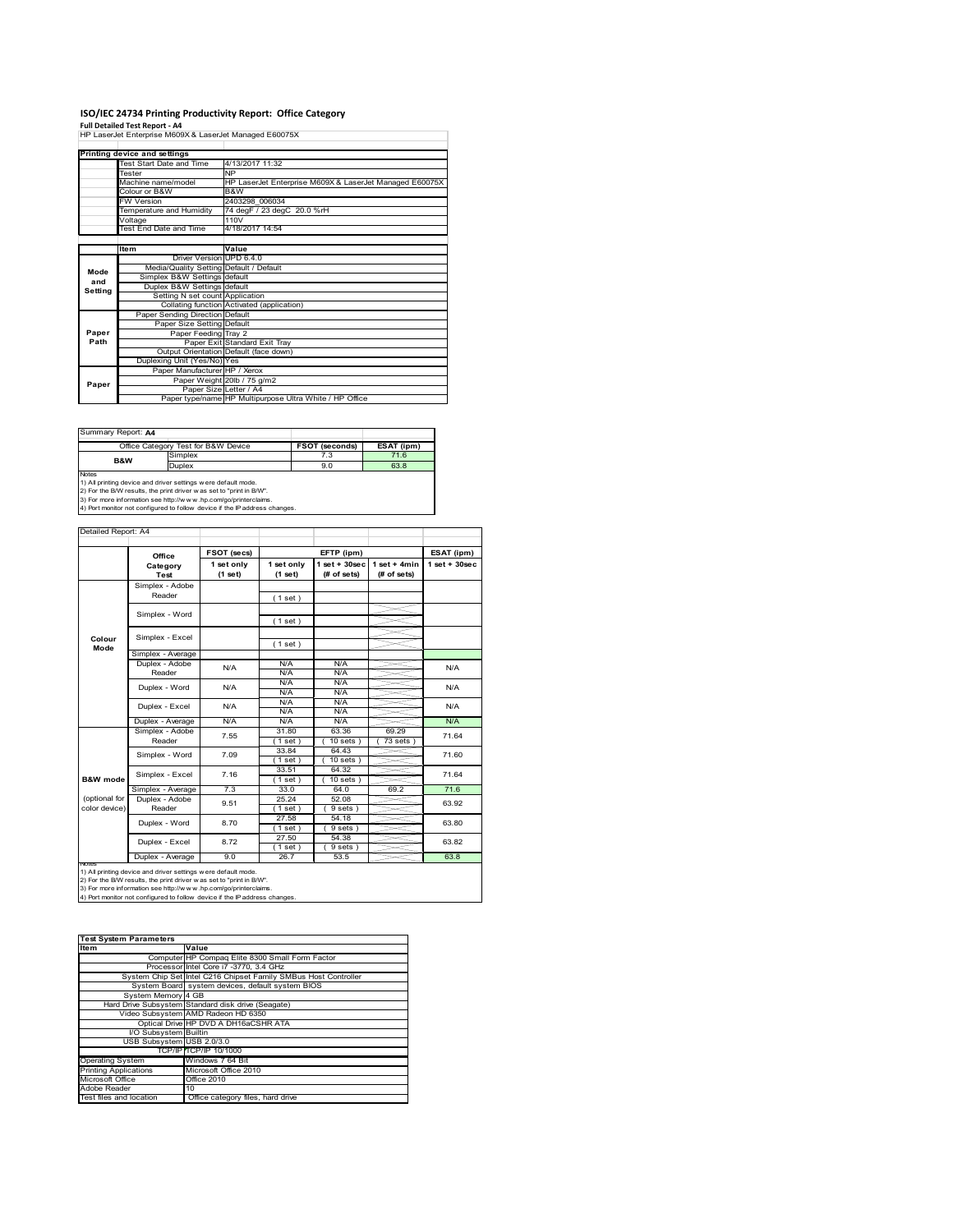## **ISO/IEC 24734 Printing Productivity Report: Office Category Feature Performance Full Report ‐ Office Feature Performance Test** HP LaserJet Enterprise M609X & LaserJet Managed E60075X

|         | Printing device and settings            |                                                         |  |  |  |
|---------|-----------------------------------------|---------------------------------------------------------|--|--|--|
|         | Test Start Date and Time                | 4/13/2017 11:32                                         |  |  |  |
|         | Tester                                  | <b>NP</b>                                               |  |  |  |
|         | Machine name/model                      | HP LaserJet Enterprise M609X & LaserJet Managed E60075X |  |  |  |
|         | Colour or B&W                           | B&W                                                     |  |  |  |
|         | <b>FW Version</b>                       | 2403298 006034                                          |  |  |  |
|         | Temperature and Humidity                | 74 degF / 23 degC 20.0 %rH                              |  |  |  |
|         | Voltage                                 | 110V                                                    |  |  |  |
|         | Test End Date and Time                  | 4/18/2017 14:54                                         |  |  |  |
|         |                                         |                                                         |  |  |  |
|         | Item                                    | Value                                                   |  |  |  |
|         | Driver Version UPD 6.4.0                |                                                         |  |  |  |
| Mode    | Media/Quality Setting Default / Default |                                                         |  |  |  |
| and     | Simplex B&W Settings default            |                                                         |  |  |  |
| Setting | Duplex B&W Settings default             |                                                         |  |  |  |
|         | Setting N set count Application         |                                                         |  |  |  |
|         |                                         | Collating function Activated (application)              |  |  |  |
|         | Paper Sending Direction Default         |                                                         |  |  |  |
|         | Paper Size Setting Default              |                                                         |  |  |  |
| Paper   | Paper Feeding Tray 2                    |                                                         |  |  |  |
| Path    |                                         | Paper Exit Standard Exit Tray                           |  |  |  |
|         |                                         | Output Orientation Default (face down)                  |  |  |  |
|         | Duplexing Unit (Yes/No) Yes             |                                                         |  |  |  |
|         | Paper Manufacturer HP / Xerox           |                                                         |  |  |  |
| Paper   |                                         | Paper Weight 20lb / 75 g/m2                             |  |  |  |
|         | Paper Size Letter / A4                  |                                                         |  |  |  |
|         |                                         | Paper type/name HP Multipurpose Ultra White / HP Office |  |  |  |

| <b>ISO Print Productivity Report: Feature Performance Test Summary</b>                                                                                                                                                |                                           |      |                                  |  |  |
|-----------------------------------------------------------------------------------------------------------------------------------------------------------------------------------------------------------------------|-------------------------------------------|------|----------------------------------|--|--|
|                                                                                                                                                                                                                       |                                           |      | <b>Feature Performance Ratio</b> |  |  |
| <b>Printing Modes</b>                                                                                                                                                                                                 |                                           |      | A5 and Legal                     |  |  |
|                                                                                                                                                                                                                       | (Feature Adobe Reader - Office test file) |      |                                  |  |  |
| A5 Landscape Feed - Colour                                                                                                                                                                                            | Simplex                                   |      |                                  |  |  |
| <b>A5 Portrait Feed - Colour</b>                                                                                                                                                                                      | Simplex                                   |      |                                  |  |  |
| Legal - Colour                                                                                                                                                                                                        | Simplex                                   |      |                                  |  |  |
| Legal - Colour                                                                                                                                                                                                        | Duplex                                    |      |                                  |  |  |
| A5 Landscape Feed - B/W                                                                                                                                                                                               | Simplex                                   | 137% | 162%                             |  |  |
| <b>A5 Portrait Feed - B/W</b>                                                                                                                                                                                         | Simplex                                   | 64%  | 37%                              |  |  |
| Legal - B/W                                                                                                                                                                                                           | Simplex                                   |      |                                  |  |  |
| Legal - B/W                                                                                                                                                                                                           | Duplex                                    |      |                                  |  |  |
| <b>Notes</b><br>1) All printing device and driver settings were default mode.<br>2) Test conducted with 8-paper Office Feature Performance file.<br>3) For more information see http://w.w.w. hp.com/go/printerclaims |                                           |      |                                  |  |  |

3) For more information see http://w w w .hp.com/go/printerclaims. 4) Port monitor not configured to follow device if the IP address changes.

| <b>Printing Modes</b><br>Feature Adobe Reader - Office                                                                                                                                                                                                                                    | <b>Base Printing</b><br>Mode |                            | <b>Feature Performance</b> |                                |                                         |                                      |
|-------------------------------------------------------------------------------------------------------------------------------------------------------------------------------------------------------------------------------------------------------------------------------------------|------------------------------|----------------------------|----------------------------|--------------------------------|-----------------------------------------|--------------------------------------|
| test file (8-page)                                                                                                                                                                                                                                                                        |                              |                            | A5 and Legal               |                                |                                         |                                      |
|                                                                                                                                                                                                                                                                                           | <b>FSOT</b><br><b>Base</b>   | <b>ESAT</b><br><b>Base</b> | 1 set<br>FSOT (secs)       | $1$ set + 30 sec<br>ESAT (ipm) | FSOT (base)<br><b>FSOT</b><br>(feature) | <b>ESAT (feature)</b><br>ESAT (base) |
| Simplex A5 Landscape Feed - Colour                                                                                                                                                                                                                                                        |                              |                            |                            |                                |                                         |                                      |
| Simplex A5 Portrait Feed - Colour                                                                                                                                                                                                                                                         |                              |                            |                            |                                |                                         |                                      |
| Legal Simplex - Colour                                                                                                                                                                                                                                                                    |                              |                            |                            |                                |                                         |                                      |
| Legal Duplex - Colour                                                                                                                                                                                                                                                                     |                              |                            |                            |                                |                                         |                                      |
| Simplex A5 Landscape Feed - B/W                                                                                                                                                                                                                                                           | 11.67                        | 71.59                      | 8.54                       | 116.3                          | 137%                                    | 162%                                 |
| Simplex A5 Portrait Feed - B/W                                                                                                                                                                                                                                                            | 11.67                        | 71.59                      | 18.3                       | 27.1                           | 64%                                     | 37%                                  |
| Legal Simplex - B/W                                                                                                                                                                                                                                                                       | 11.67                        | 71.59                      |                            |                                |                                         |                                      |
| Legal Duplex - B/W                                                                                                                                                                                                                                                                        | 11.67                        | 71.59                      |                            |                                |                                         |                                      |
| Notes<br>1) All printing device and driver settings were default mode.<br>2) Test conducted with 8-paper Office Feature Performance file<br>3) For more information see http://www.hp.com/go/printerclaims.<br>4) Port monitor not configured to follow device if the IP address changes. |                              |                            |                            |                                |                                         |                                      |

|        | <b>Test System Parameters</b> |                                                                 |  |  |  |  |
|--------|-------------------------------|-----------------------------------------------------------------|--|--|--|--|
|        | <b>Item</b><br>Value          |                                                                 |  |  |  |  |
|        |                               | Computer HP Compaq Elite 8300 Small Form Factor                 |  |  |  |  |
|        |                               | Processor Intel Core i7 -3770, 3.4 GHz                          |  |  |  |  |
|        |                               | System Chip Set Intel C216 Chipset Family SMBus Host Controller |  |  |  |  |
|        |                               | System Board system devices, default system BIOS                |  |  |  |  |
| Test   | System Memory 4 GB            |                                                                 |  |  |  |  |
| System |                               | Hard Drive Subsystem Standard disk drive (Seagate)              |  |  |  |  |
|        |                               | Video Subsystem AMD Radeon HD 6350                              |  |  |  |  |
|        |                               | Optical Drive HP DVD A DH16aCSHR ATA                            |  |  |  |  |
|        | I/O Subsystem Builtin         |                                                                 |  |  |  |  |
|        | USB Subsystem USB 2.0/3.0     |                                                                 |  |  |  |  |
| I/O    |                               | TCP/IP TCP/IP 10/1000                                           |  |  |  |  |
|        | <b>Operating System</b>       | Windows 7 64 Bit                                                |  |  |  |  |
|        | <b>Printing Applications</b>  | Microsoft Office 2010                                           |  |  |  |  |
|        | Software Microsoft Office     | <b>Office 2010</b>                                              |  |  |  |  |
|        | Adobe Reader                  | 10                                                              |  |  |  |  |
|        | Test files and location       | Office category files, hard drive                               |  |  |  |  |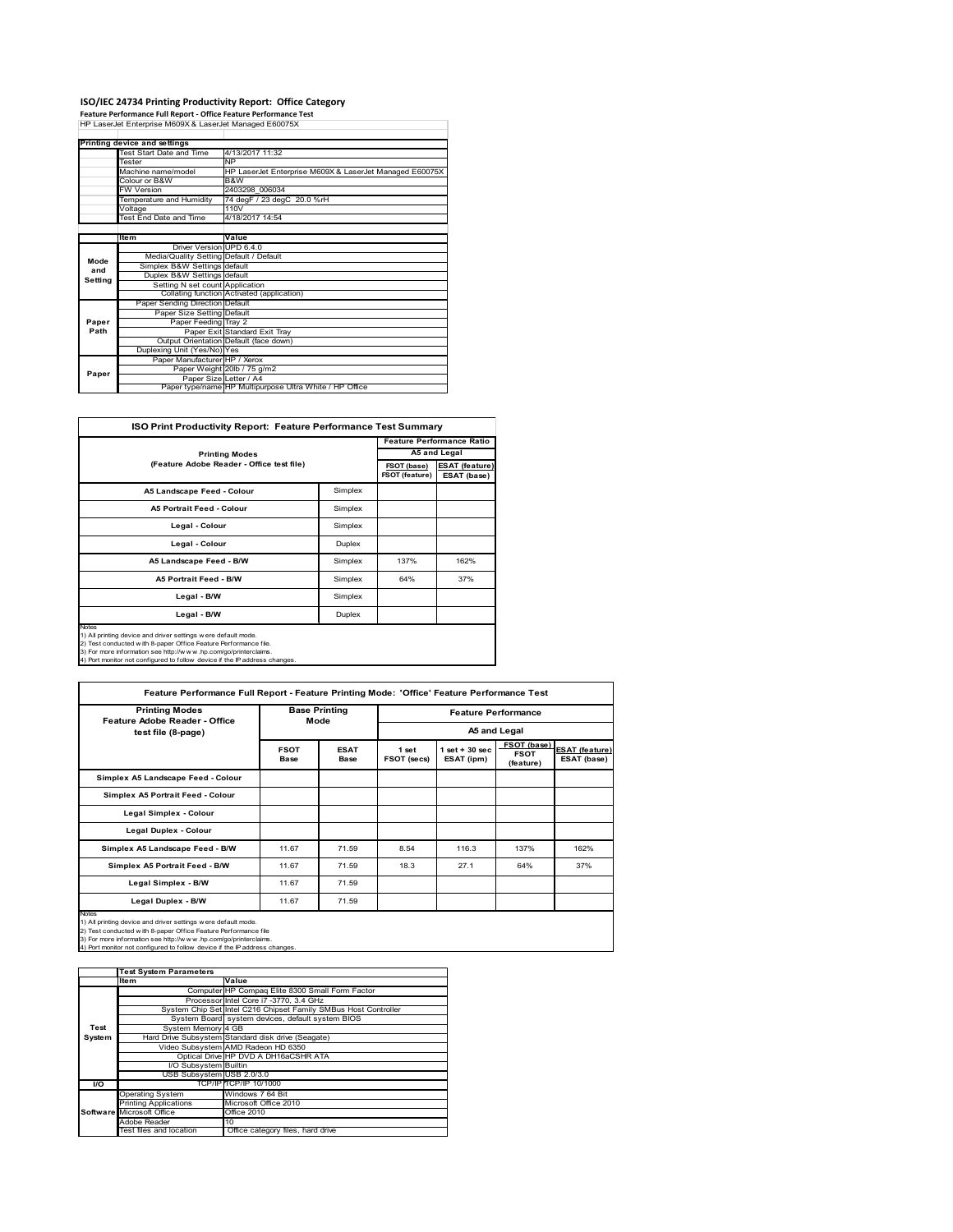### **ISO/IEC 17629 First Print Out Time Report: Office Category**

**Full Detailed Test Report ‐ LETTER** HP LaserJet Enterprise M609X & LaserJet Managed E60075X

|            | Printing device and settings               |                                                         |
|------------|--------------------------------------------|---------------------------------------------------------|
|            | Test Start Date and Time                   | 4/13/2017 11:32                                         |
|            | Tester                                     | <b>NP</b>                                               |
|            | Machine name/model                         | HP LaserJet Enterprise M609X & LaserJet Managed E60075X |
|            | Colour or B&W                              | B&W                                                     |
|            | <b>FW Version</b>                          | 2403298 006034                                          |
|            | Configuration (options)                    | Default                                                 |
|            | Controller                                 | 4.119                                                   |
|            | Printing device page count                 | Not Specified                                           |
|            | Printing supplies page count Not Specified |                                                         |
|            | Temperature and Humidity                   | 74 degF / 23 degC 20.0 %rH                              |
|            | Voltage                                    | 110V                                                    |
|            | Test End Date and Time                     | 4/18/2017 14:54                                         |
|            |                                            |                                                         |
|            | <b>Item</b>                                | Value                                                   |
| Mode       | PDL and driver version                     | UPD 6.4.0                                               |
| and        | Print Quality mode                         | default                                                 |
| Setting    | <b>B&amp;W</b> settings                    | default                                                 |
|            | Paper feed orientation                     | Short Edge                                              |
| Paper      | Paper type setting                         | default                                                 |
|            | Paper feeding                              | Standard cassette                                       |
|            | Paper exit                                 | Standard exit tray                                      |
| Paper Path | Output orientation                         | default (face up or face down)                          |

**ISO First Page Out Time Summary Report: Office Category**

**FPOT from Ready (seconds)**<br>Simplex 4.38 **Duplex**<br>
Notes<br>
1) All printing device and driver settings were default mode.<br>
2) For the BM reaults, the print driver was set to "print in BM".<br>
4) For more information see http://www.hp.com/golprinterclaims.<br>
4) Port mo Summary Report: **Letter B&W**

|                                                        | ISO First Page Out Time Report: Office Category                                                                                                                                                                                                                                                                                                                                                             |                            |                                   |                                   |                            |                   |             |
|--------------------------------------------------------|-------------------------------------------------------------------------------------------------------------------------------------------------------------------------------------------------------------------------------------------------------------------------------------------------------------------------------------------------------------------------------------------------------------|----------------------------|-----------------------------------|-----------------------------------|----------------------------|-------------------|-------------|
| <b>Detailed Report: LETTER</b>                         |                                                                                                                                                                                                                                                                                                                                                                                                             |                            |                                   |                                   |                            |                   |             |
|                                                        |                                                                                                                                                                                                                                                                                                                                                                                                             | Word<br>(seconds)          | Excel<br>(seconds)                | Adobe<br>Reader<br>(seconds)      | Average<br>(seconds)       | <b>Delay Time</b> |             |
|                                                        | FPOT from Ready - Simplex                                                                                                                                                                                                                                                                                                                                                                                   |                            |                                   |                                   |                            |                   |             |
|                                                        | FPOT from Ready - Duplex                                                                                                                                                                                                                                                                                                                                                                                    |                            |                                   |                                   |                            |                   |             |
| <b>Color Mode</b>                                      | FPOT from Sleep - Simplex                                                                                                                                                                                                                                                                                                                                                                                   |                            |                                   | N/A                               |                            |                   |             |
|                                                        | Recovery Time                                                                                                                                                                                                                                                                                                                                                                                               |                            |                                   |                                   |                            |                   |             |
|                                                        | FPOT from Off - Simplex                                                                                                                                                                                                                                                                                                                                                                                     |                            |                                   |                                   |                            |                   |             |
|                                                        | Warm-up Time                                                                                                                                                                                                                                                                                                                                                                                                |                            |                                   |                                   |                            |                   |             |
|                                                        | FPOT from Ready - Simplex                                                                                                                                                                                                                                                                                                                                                                                   | 3.97                       | 4.14                              | 5.03                              | 4.38                       | 21 Seconds        |             |
|                                                        | FPOT from Ready - Duplex                                                                                                                                                                                                                                                                                                                                                                                    |                            |                                   |                                   |                            |                   |             |
| <b>B&amp;W Mode</b>                                    | FPOT from Sleep - Simplex                                                                                                                                                                                                                                                                                                                                                                                   |                            |                                   | 11.60                             |                            | 105 Minutes       |             |
|                                                        | Recovery Time                                                                                                                                                                                                                                                                                                                                                                                               |                            |                                   | 6.6                               |                            |                   |             |
|                                                        |                                                                                                                                                                                                                                                                                                                                                                                                             |                            |                                   |                                   |                            |                   |             |
|                                                        | FPOT from Off - Simplex                                                                                                                                                                                                                                                                                                                                                                                     |                            |                                   | 136.66                            |                            |                   |             |
| Notes                                                  | Warm-up Time                                                                                                                                                                                                                                                                                                                                                                                                |                            |                                   | 131.63                            |                            |                   |             |
| <b>HP Data Table</b><br><b>Detailed Report: LETTER</b> | 1) All printing device and driver settings w ere default mode.<br>2) For the B/W results, the print driver was set to "print in B/W".<br>3) For more information see http://www.hp.com/go/printerclaims.<br>4) Port monitor not configured to follow device if the IP address changes.<br>5) Page counts w ere collected after completion of the tests.<br>6) Details for FPOT from Sleep are show n below. |                            |                                   |                                   |                            |                   |             |
|                                                        |                                                                                                                                                                                                                                                                                                                                                                                                             | <b>FPOT Avg</b><br>(se cs) | FPOT (secs)<br><b>Iteration 1</b> | FPOT (secs)<br><b>Iteration 2</b> | FPOT (secs)<br>Iteration 3 | Application       | Delay Time  |
|                                                        | FPOT from Sleep                                                                                                                                                                                                                                                                                                                                                                                             | N/A                        | N/A                               | N/A                               | N/A                        | Adobe Reader      |             |
| <b>Color Mode</b>                                      | FPOT from Sleep (15 minutes)<br>HP/Non ISO Test                                                                                                                                                                                                                                                                                                                                                             | N/A                        | N/A                               | N/A                               | N/A                        | Adobe Reader      |             |
| <b>B&amp;W Mode</b>                                    | FPOT from Sleep                                                                                                                                                                                                                                                                                                                                                                                             | 11.60                      | 11.60                             | 11.60                             | N/A                        | Adobe Reader      | 105 Minutes |

|                                  | <b>Test System Parameters</b> |                                                       |  |  |  |  |
|----------------------------------|-------------------------------|-------------------------------------------------------|--|--|--|--|
|                                  | <b>Item</b>                   | Value                                                 |  |  |  |  |
|                                  | Computer                      | HP Compaq Elite 8300 Small Form Factor                |  |  |  |  |
|                                  | Processor                     | Intel Core i7 -3770, 3.4 GHz                          |  |  |  |  |
|                                  | System Chip Set               | Intel C216 Chipset Family SMBus Host Controller       |  |  |  |  |
|                                  | System Board                  | system devices, default system BIOS                   |  |  |  |  |
| Test                             | <b>System Memory</b>          | 4 GB                                                  |  |  |  |  |
| System                           | Hard Drive Subsystem          | Standard disk drive (Seagate)                         |  |  |  |  |
|                                  | Video Subsystem               | AMD Radeon HD 6350                                    |  |  |  |  |
|                                  | Optical Drive                 | HP DVD A DH16aCSHR ATA                                |  |  |  |  |
|                                  | I/O Subsystem                 | <b>Builtin</b>                                        |  |  |  |  |
|                                  | <b>USB Subsystem</b>          | USB 2.0/3.0                                           |  |  |  |  |
| Printing<br>Device<br>Connection | TCP/IP                        | 10/1000                                               |  |  |  |  |
|                                  | <b>Operating System</b>       | Windows 7 Business/Ultimate, 64 bit, Build 7601, SP 1 |  |  |  |  |
|                                  | <b>Printing Applications</b>  | Microsoft Office 2010 SP2                             |  |  |  |  |
| Software                         |                               | Adobe Reader 10.1.4                                   |  |  |  |  |
|                                  | <b>Print Driver</b>           | UPD 6.4.0                                             |  |  |  |  |